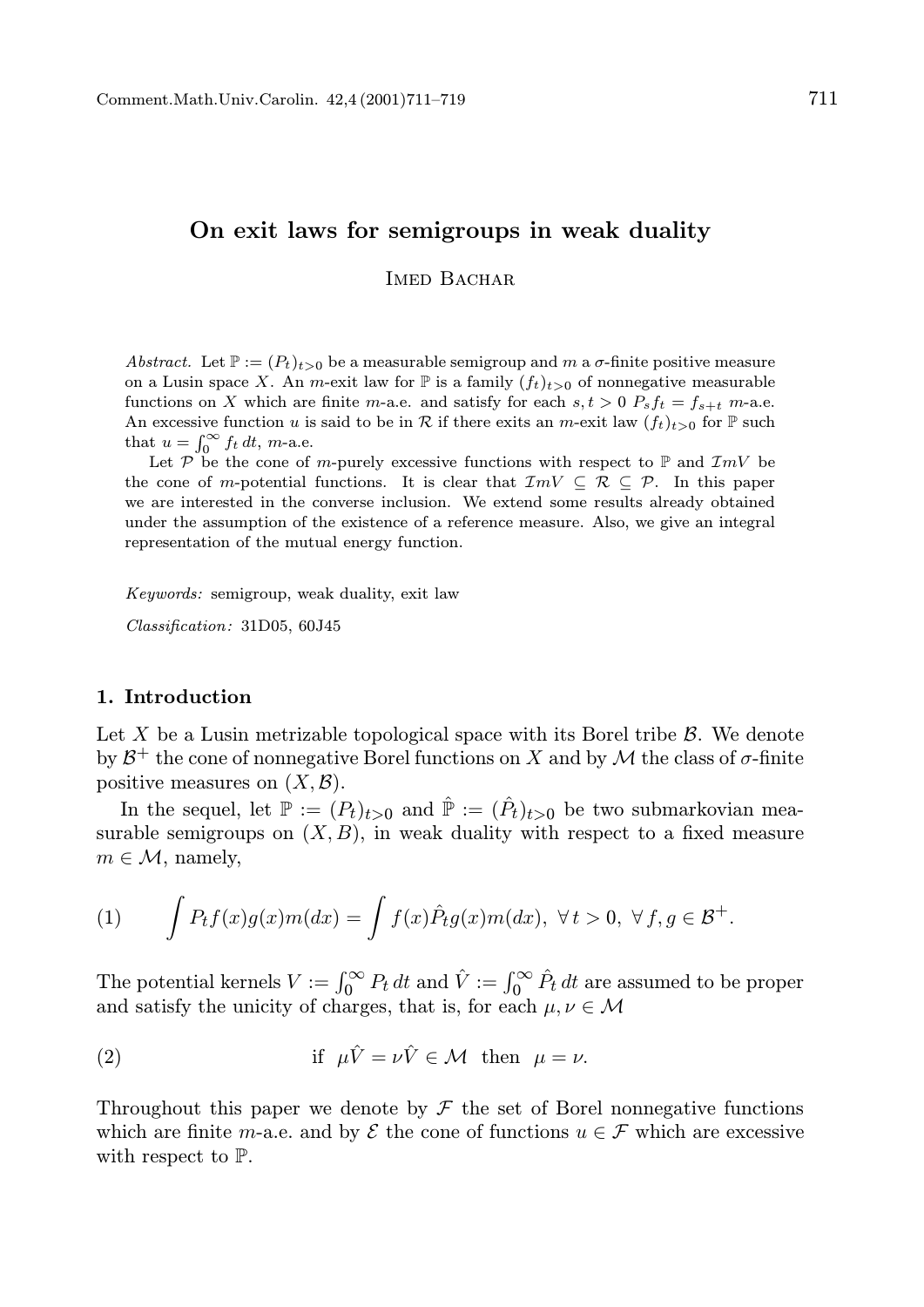Let R be the cone of functions  $u \in \mathcal{E}$  such that there exists an m-exit law  $(f_t)_{t>0}$  for  $\mathbb P$  satisfying

$$
u = \int_0^\infty f_t \, dt, \ m\text{-a.e.}
$$

Denote by  $\mathcal{P} := \{u \in \mathcal{E} : \inf_{t \to \infty} P_t u = o \text{ } m$ -a.e., the cone of purely excessive functions with respect to P and  $\mathcal{I}mV := \{u \in \mathcal{E} : u = V\varphi \text{ } m\text{-a.e. for some }$  $\varphi \in \mathcal{B}^+$ .

Each object related to  $\hat{P}$  is equipped with "^", so we define as above  $\hat{\mathcal{E}}$  and  $\hat{\mathcal{R}}$ . Finally, we denote by  $\prec$  the strong m-domination order defined by  $\mathcal{E}$ .

Obviously, we have the natural inclusion  $\mathcal{R} \subset \mathcal{P}$ , while in [10] Hmissi proved that  $\mathcal{R} = \mathcal{P}$  provided that  $\varepsilon_x P_t \ll m$  for each  $x \in X$  and  $t > 0$  (where  $\varepsilon_x$  denotes the Dirac mass at x) and in [12] he showed that if  $\mathbb{P}$  is a lattice semigroup then  $\mathcal{R} = \mathcal{I}mV$ . Furthermore, Hmissi gave an example of a nonlattice semigroup for which  $\mathcal{R} = \mathcal{I}mV$ .

The first purpose of this paper is to give necessary and sufficient conditions on  $\mathbb{\hat{P}}$  such that  $\mathcal{R} = \mathcal{P}$ . More precisely, we prove the following

Theorem 1. The following statements are equivalent:

\n- (i) 
$$
\mathcal{R} = \mathcal{P}
$$
;
\n- (ii) for every  $\mu \in \mathcal{M}$ , if  $\mu \hat{V} \ll m$  then  $\mu \hat{P}_t \ll m$  for all  $t > 0$ .
\n

As an application we obtain an integral representation of the mutual energy.

The second purpose of this paper is to give necessary and sufficient conditions on  $\hat{\mathbb{P}}$  for  $\mathcal{R} = \mathcal{I}mV \cap V(\mathbb{M})$  (where  $V(\mathbb{M})$  will be defined later). More precisely, we have the following result:

Theorem 2. The following statements are equivalent:

- (i)  $\mathcal{I}mV = \mathcal{R} \cap V(\mathbb{M});$
- (ii) for every  $\mu \in \mathcal{M}$ , if  $\mu \hat{P}_t \ll m$  for all  $t > 0$  then  $\mu \ll m$ .

In Section 3 we suppose that the semigroup  $\mathbb P$  is defined by a vaguely continuous convolution semigroup on  $X = \mathbb{R}^n$   $(n \geq 1)$ . Then we prove the existence of the largest element of  $\mathcal R$  in the strong m-domination order which is strongly mdominated by a given function  $u \in \mathcal{P}$ . Namely,

**Theorem 3.** Let  $u \in \mathcal{P}$ . Then there exist a function  $r(u) \in \mathcal{R}$  such that  $r(u) \prec u$  and for each function  $v \in \mathcal{R}$  satisfying  $v \prec u$ , we have  $v \prec r(u)$ .

Note that the above result has been established by Hmissi ([11], Theorem 2.4) under the assumption of existence of a reference measure.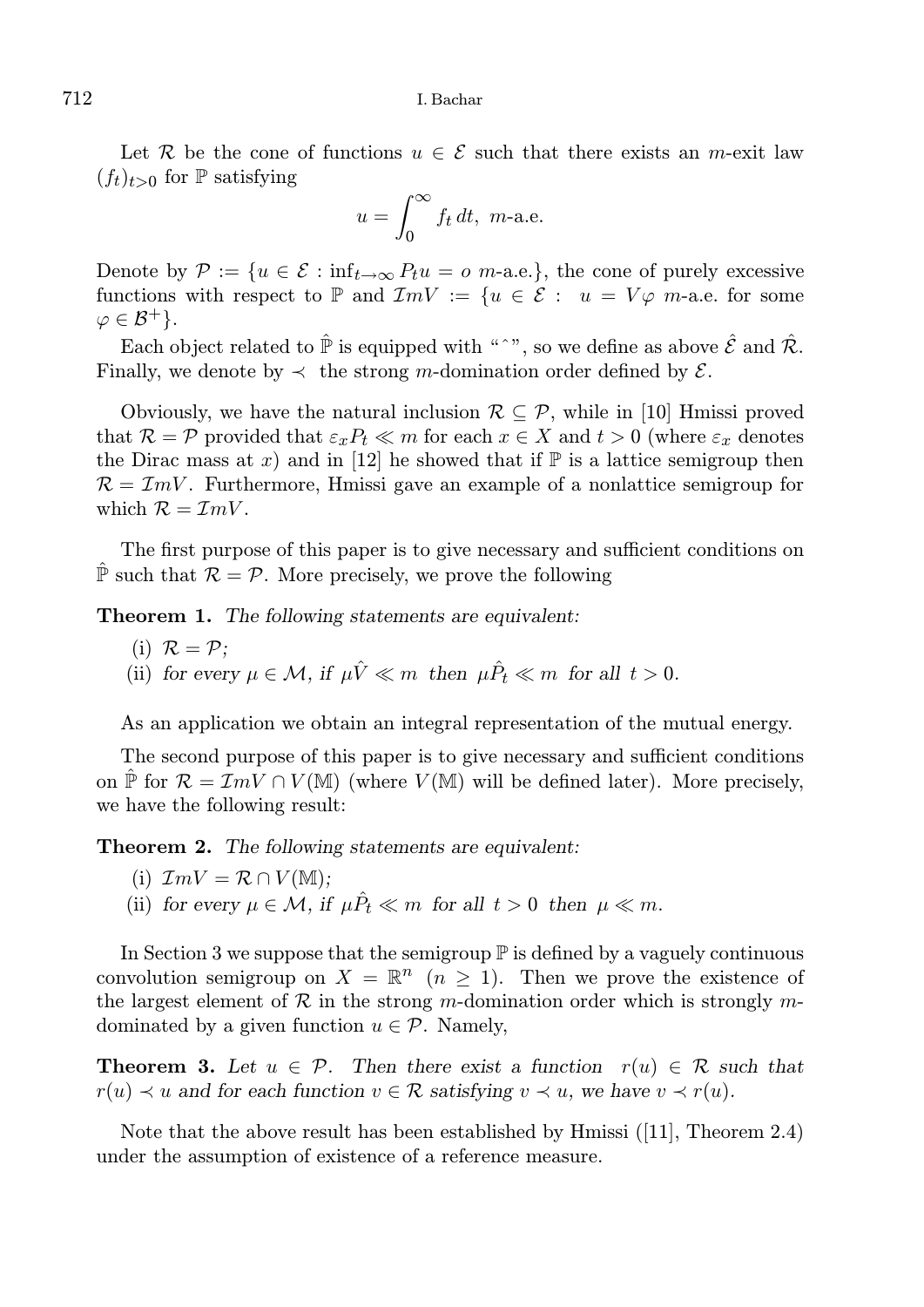### 2. Characterization of R

#### 2.1 Exit laws in weak duality.

For the coming definitions we refer to [1], [3], [8] and [9].

**Definition 1.** (i) A family  $(f_t)_{t>0} \subset \mathcal{F}$  is called an *m*-exit law for  $\mathbb{P}$  if

(3) 
$$
P_s f_t = f_{s+t} \text{ m-a.e. for each } s, t > 0.
$$

(ii) Two m-exit laws  $(f_t)_{t>0}$  and  $(g_t)_{t>0}$  are equivalent if  $f_t = g_t$  m-a.e. for each  $t > 0$ .

**Remark 1.** Let  $(f_t)_{t>0}$  be an *m*-exit law for  $\mathbb P$  such that  $u := \int_0^\infty f_t dt \in \mathcal F$ . Then  $P_t u = V f_t$  m-a.e. for each  $t > 0$  and by [9, (6.19)] there exists  $v \in \mathcal{E}$  such that  $u = v$  m-a.e.

**Definition 2.** A function  $u \in \mathcal{E}$  will be called the potential of a measure  $\mu \in \mathcal{M}$ if  $u \cdot m = \mu V$ , and we write  $u = V(\mu)$  (see [8, (3.5)]).

In the sequel, we denote

$$
\mathbb{M} := \{ \mu \in \mathcal{M} : u \cdot m = \mu \hat{V} \text{ with } u \in \mathcal{E} \}
$$

and

$$
V(\mathbb{M}) := \{ V(\mu) : \mu \in \mathbb{M} \}.
$$

**Remark 2.** (i)  $\mathcal{I}mV \subseteq \mathcal{R} \cap V(\mathbb{M})$  and  $\mathcal{R} \subseteq \mathcal{P}$ .

(ii) Let P be the heat semigroup on  $\mathbb{R}^{n+1}$ . Then we have  $\mathcal{I}mV \neq \mathcal{R} \cap V(\mathbb{M})$ and  $\mathcal{R} \neq \mathcal{P}$ .

We recall that an entrance law for  $\hat{P}$  is a family  $(\mu_t)_{t>0} \subset \mathcal{M}$  such that

(4) 
$$
\mu_t \hat{P}_s = \mu_{s+t} \text{ for each } s, t > 0.
$$

To prove Theorem 1, we need the following representation theorem (see K. Janssen [13]).

**Theorem 4.** Any purely excessive measure  $\mu$  can be uniquely decomposed as the integral  $\mu = \int_0^\infty \mu_t dt$  of an entrance law  $(\mu_t)_{t>0}$  with respect to  $\mathbb{P}$ .

PROOF OF THEOREM 1: (ii)  $\Rightarrow$  (i). Let  $u \in \mathcal{P}$ , then the measure  $u \cdot m$  is purely excessive with respect to  $\hat{P}$ . So by Theorem 4 there exists a unique entrance law  $(\nu_t)_{t>0}$  for  $\hat{\mathbb{P}}$  such that

(5) 
$$
u \cdot m = \int_0^\infty \nu_t \, dt.
$$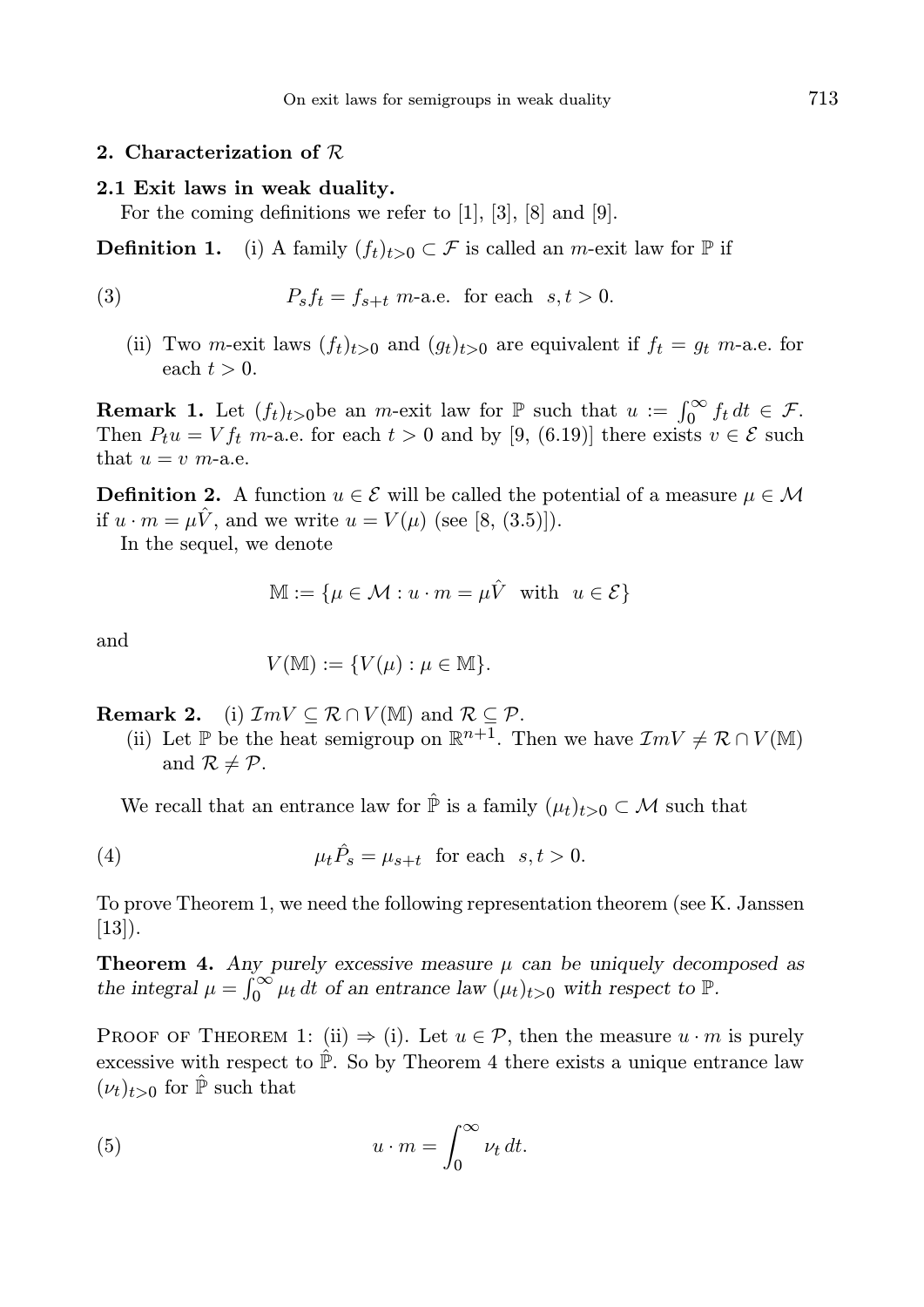Using (1) and (4) it follows that  $\nu_t\hat{V} = (P_t u) \cdot m \leq u \cdot m$  for each  $t > 0$ . Hence,  $\nu_t = \nu_{\frac{t}{2}} \hat{P}_{\frac{t}{2}} \ll m$  for each  $t > 0$ .

Let  $(f_t)_{t>0} \subset \mathcal{F}$  be such that  $\nu_t = f_t \cdot m$  for each  $t > 0$ . Using again (1) and (4) we check that  $(f_t)_{t>0}$  is an m-exit law with respect to  $\mathbb P$ . We deduce by (5) that  $u \in \mathcal{R}$ .

(i)  $\Rightarrow$  (ii). Let  $\mu \in \mathcal{M}$  and  $V(\mu) \in \mathcal{P}$  be such that

(6) 
$$
\mu \hat{V} = V(\mu) \cdot m = \int_0^\infty (\mu \hat{P}_t) dt.
$$

Let  $(f_t)_{t>0}$  be an *m*-exit law with respect to P such that

(7) 
$$
V(\mu) \cdot m = \int_0^\infty (f_t \cdot m) dt.
$$

From (3) and (1) we check that  $(f_t \cdot m)_{t>0}$  is an entrance law with respect to  $\hat{P}$ . Therefore by (2), (6) and (7), we have  $\mu \hat{P}_t = f_t \cdot m$  for each  $t > 0$ . Hence,  $\mu \hat{P}_t \ll m$  for each  $t > 0$ .

PROOF OF THEOREM 2: (i)  $\Rightarrow$  (ii). Let  $\mu \in \mathcal{M}$  be such that  $\mu \hat{P}_t \ll m$  for each  $t > 0$ . Then there exists  $V(\mu) \in \mathcal{E}$  which satisfies

$$
\mu \hat{V} = V(\mu) \cdot m.
$$

Let  $(f_t)_{t>0} \subset \mathcal{F}$  such that  $\mu \hat{P}_t = f_t \cdot m$  for each  $t > 0$ . By (1) and (4) it is easy to check that  $(f_t)_{t>0}$  is an m-exit law with respect to  $\mathbb{P}$ , and from (8) it follows that  $V(\mu) \in \mathcal{R} \cap V(\mathbb{M})$ . Now by (i), there exists a function  $\varphi \in \mathcal{B}^+$  such that  $\mu \hat{V} = V(\mu) \cdot m = V(\varphi) \cdot m$ . Hence, using (1) and (2) we deduce that  $\mu \ll m$ .

(ii)  $\Rightarrow$  (i). Let  $u \in \mathcal{R} \cap V(\mathbb{M})$ . There exists an *m*-exist law for  $\mathbb{P}, (f_t)_{t>0} \subset \mathcal{F}$ , and  $\mu \in \mathcal{M}$  such that

(9) 
$$
u \cdot m = \int_0^\infty (f_t \cdot m) dt = \mu \hat{V} = \int_0^\infty (\mu \hat{P}_t) dt.
$$

Using again (2) we get  $\mu \hat{P}_t = f_t \cdot m$  for each  $t > 0$ . Let  $\varphi \in \mathcal{B}^+$  satisfy  $\mu = \varphi \cdot m$ . Then we get  $u \in \mathcal{I}mV$  by (1).

## 2.2 Mutual energy formula.

**Definition 3** (see [5, XII, 39]). For  $(u, v) \in \mathcal{E} \times \hat{\mathcal{E}}$ , the mutual energy  $E(u, v)$  is defined by

(10) 
$$
E(u, v) := \sup \{ m(\varphi \cdot v), \varphi \in \mathcal{B}^+, V\varphi \le u \}
$$

(11) 
$$
= \sup \{ m(u \cdot \psi), \psi \in \mathcal{B}^+, \hat{V} \psi \leq v \}.
$$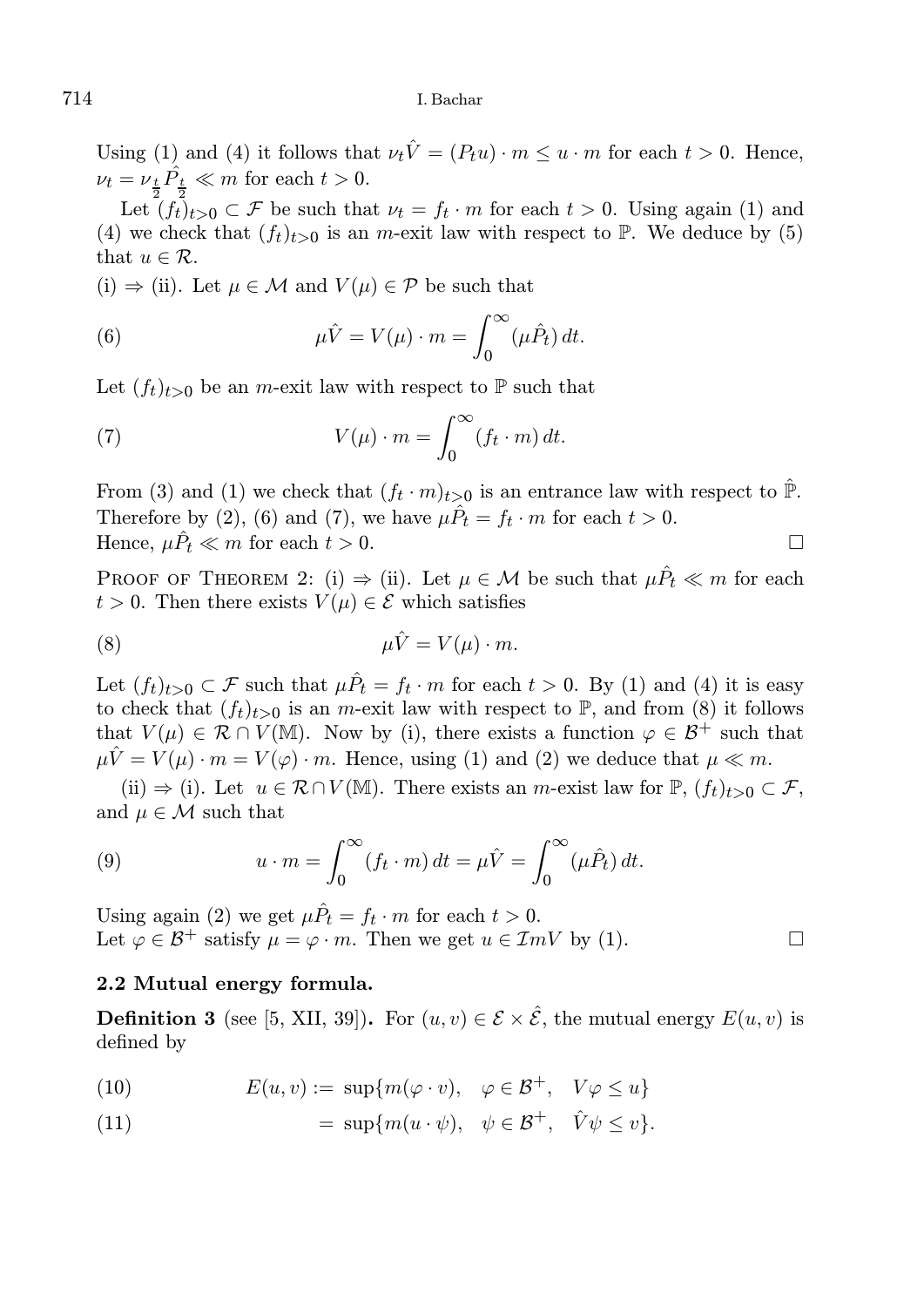**Remark 3.** Let  $u, u_1 \in \mathcal{E}$  and  $v, v_1 \in \hat{\mathcal{E}}$  be such that  $u = u_1$  m-a.e. and  $v = v_1$ m-a.e. Then, using (10) and (11) we deduce that  $E(u, v) = E(u_1, v_1)$ .

We recall briefly the following properties of  $E$  (cf. [5]).

### Proposition 1.

- (a)  $E(Vf, v) = \int f(x)v(x)m(dx)$  for each  $f \in \mathcal{B}^+$  such that  $Vf \in \mathcal{E}$  and  $v \in \hat{\mathcal{E}}$
- (b) If  $(u_n)_n \subset \mathcal{E} \nearrow u \in \mathcal{E}$  then  $(E(u_n, v))_n \nearrow E(u, v)$  for each  $v \in \hat{\mathcal{E}}$ .
- (c)  $E(\alpha u_1 + \beta u_2, v) = \alpha E(u_1, v) + \beta E(u_2, v)$  for each  $u_1, u_2 \in \mathcal{E}$ ,  $v \in \hat{\mathcal{E}}$  and  $\alpha, \beta \geq 0.$

**Proposition 2.** For each  $(u, v) \in \mathcal{R} \times \hat{\mathcal{R}}$  we have the following integral representation of the mutual energy:

$$
E(u, v) = 2 \int_0^{\infty} \int_X f_t(x) g_t(x) m(dx) dt,
$$

where  $(f_t)_{t>0}$   $((g_t)_{t>0})$  is an *m*-exit law for  $\mathbb P$  ( $\hat{\mathbb P}$ ) such that  $u = \int_0^\infty f_t dt$  *m*-a.e.  $(v = \int_0^\infty g_t dt \ m$ -a.e., respectively).

PROOF: Let  $t > 0$ . Since  $P_t u = V f_t$  m-a.e. and  $\hat{P}_t v = \hat{V} g_t$  m-a.e., we have by Remark 3 and Proposition 1,

$$
E(P_t u, \hat{P}_t v) = \int_X f_t(x) \hat{V} g_t(x) m(dx)
$$
  
= 
$$
\int_0^\infty \int_X f_t(x) \hat{P}_s g_t(x) m(dx) ds
$$
  
= 
$$
\int_0^\infty \int_X P_{\frac{s}{2}} f_t(x) \hat{P}_{\frac{s}{2}} g_t(x) m(dx) ds
$$
  
= 
$$
\int_0^\infty \int_X P_s f_t(x) \hat{P}_s g_t(x) m(dx) ds
$$
  
= 
$$
2 \int_t^\infty \int_X f_s(x) g_s(x) m(dx) ds.
$$

Therefore by the monotone convergence theorem and Proposition 1, we have

$$
E(u, v) = \sup_{t \to 0} E(P_t u, \hat{P}_t v) = 2 \int_0^\infty \int_X f_s(x) g_s(x) m(dx) ds.
$$

 $\Box$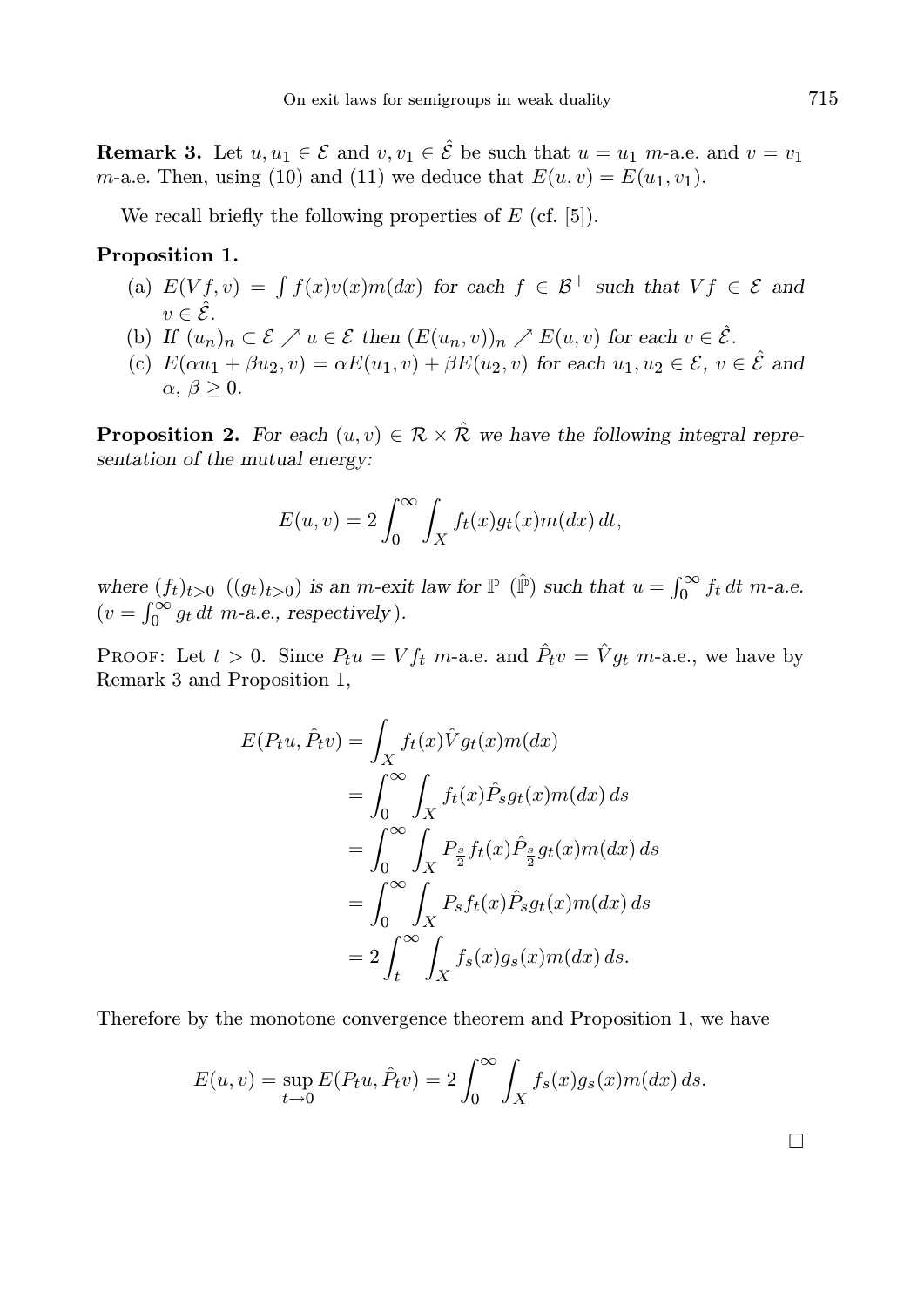**Remark 4.** Suppose that  $\varepsilon_x P_t \ll m$  and  $\varepsilon_x P_t \ll m$  for each  $t > 0, x \in X$ , and let G be the unique density of V and  $\hat{V}$  with respect to m (see [3, XII,72]). Let  $\mu, \nu \in \mathcal{M}$  be such that

$$
G\mu := \int G(.,y)\mu(dy) \in \mathcal{F} \quad \text{and} \quad \nu G := \int G(x,.)\nu(dx) \in \mathcal{F}.
$$

Then it is well known that  $E(G\mu, \nu G) = \iint G(x, y)\mu(dy)\nu(dx)$ . But since in general the cone R contains strictly the cone  $\{G\mu : \mu \in \mathcal{M}, G\mu \in \mathcal{F}\}\$  (see  $(10, 3.2(2))$  by Proposition 2 we have obtained an integral representation of the mutual energy for a wider class in  $\mathcal{E} \times \hat{\mathcal{E}}$ .

## 2.3 Examples.

## 2.3.1 Compound Poisson.

Let  $c > 0$  and M, N be two submarkovian kernels on  $(X, \mathcal{B})$  in weak duality with respect to a fixed  $\sigma$ -finite measure m. Let  $\mathbb{P}^N := (P_t^N)_{t>0}$  be the submarkovian semigroup defined for each  $t > 0$  by

$$
P_t^N := e^{ct(N-1)} = e^{-ct} \sum_{k=0}^{\infty} \frac{(ct)^k}{k!} N^k.
$$

Note that the triplet  $(\mathbb{P}^N, \mathbb{P}^M, m)$  satisfies (1) and (2). In this case, conditions (ii) of Theorem 2 and Theorem 3 are obviously satisfied. Hence  $\mathcal{I}mV = \mathcal{R} \cap V(\mathbb{M})$  and  $\mathcal{P} = \mathcal{R}$ .

## 2.3.2 Semigroups in strong duality.

Assume that  $\varepsilon_x V \ll m$  and  $\varepsilon_x \hat{V} \ll m$  for each  $x \in X$ . In this case, condition (ii) of Theorem 2 is equivalent to  $\varepsilon_x \hat{P}_t \ll m$  for each  $x \in X$  and  $t > 0$ . Therefore Theorem 2 extends Theorem 3.3 in [10].

## 2.3.3 Lattice semigroups.

Suppose that  $\mathbb P$  is a measurable lattice semigroup of kernels on  $(X, \mathcal{B})$ , i.e.

$$
P_t|f| = |P_tf|, \text{ for } f \in \mathcal{B} \text{ and } t > 0.
$$

Then, condition (ii) of Theorem (3) is an obvious consequence of [12, Proposition 2.2]. Hence  $\mathcal{I}mV = \mathcal{R} \cap V(\mathbb{M})$ , and so we find again the result given in [12, Corollary 2.5].

## 2.3.4 Nearly symmetric semigroups.

Assume that  $\mathbb P$  and  $\hat{\mathbb P}$  satisfy the sector condition (see [4]). Then using [8, Proposition 3.8] and [4, Theorem 5.1] we deduce that condition (ii) of Theorem 2 is valid and, therefore,  $\mathcal{R} = \mathcal{P}$ .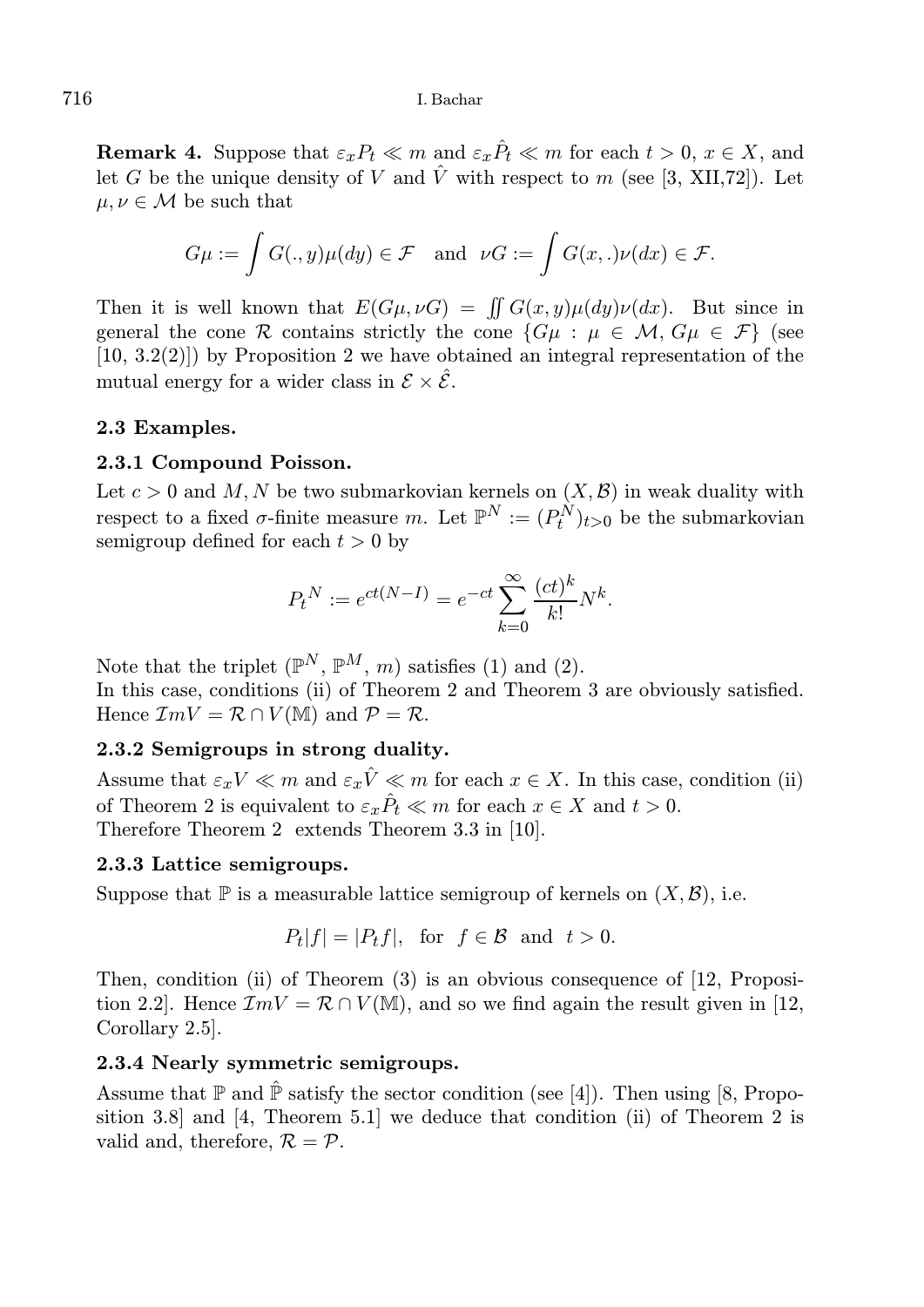### 2.3.5 Uniform motion on R.

Let  $X = \mathbb{R}$  and  $\mathbb{P} := (P_t)_{t>0}$  the uniform motion on X defined by

$$
P_t f(x) = f(x+t), \quad t > 0, \ x \in \mathbb{R} \text{ and } f \in \mathcal{B}^+(\mathbb{R}).
$$

Then  $\mathcal{R} \neq \mathcal{P}$  by Theorem 1.

### 3. Decomposition of elements in  $P$

In this section, we suppose that  $X = \mathbb{R}^n (n \ge 1)$  and we denote by m the Lebesgue measure on  $\mathbb{R}^n$ . Let  $(\mu_t)_{t>0}$  be a convolution semigroup on  $\mathbb{R}^n$  (see [1]) and  $\mathbb{P} := (P_t)_{t>0}$  be the associated semigroup of submarkovian kernels defined by

(12) 
$$
P_t f(x) := \int f(x + y) \mu_t(dy), \quad t > 0, \ x \in \mathbb{R}^n, \ f \in \mathcal{B}^+.
$$

In the sequel we suppose that  $\int_0^\infty \mu_t(f) dt < \infty$  for each  $f \in C_c^+$ .

If we denote by  $\hat{\mu}_t$  the centrally symmetric image of  $\mu_t$  and by  $\hat{P}_t$  the induced kernel given by formula (12), then  $\mathbb{P} := (P_t)_{t>0}$  and  $\hat{\mathbb{P}} := (\hat{P}_t)_{t>0}$  are in weak duality with respect to m and V,  $\hat{V}$  satisfy the unicity of charges.

In general  $\mathcal{R} \neq P$ . So we shall investigate the existence of the largest element of  $\mathcal R$  in the strong m-domination order which is strongly m-dominated by a given function  $u \in \mathcal{P}$ .

**Definition 4.** A function  $v \in \mathcal{E}$  strongly m-dominates a function  $v \in \mathcal{E}$  and we write  $u \prec v$  if there exists  $w \in \mathcal{E}$  with  $v = u + w$  m-a.e.

To prove Theorem 3 we need the following

**Lemma 1.** Let  $\mu \in \mathcal{M}$  and  $A_{\mu} := \{ \nu \in \mathcal{M} : \nu \leq \mu \text{ and } \nu \hat{P}_t \ll m \ \forall t > 0 \}.$  Put  $\nu_0 := \sup A_\mu$ . Then we have  $\nu_0 \in A_\mu$ .

PROOF: Let  $\mu \in \mathcal{M}$ .

(i) If  $\nu, \nu' \in A_\mu$  then since  $\sup(\nu, \nu') \leq \nu + \nu'$ , we get  $\sup(\nu, \nu') \in A_\mu$ .

(ii) If  $B \in \mathcal{B}$  is such that  $\mu(B) < \infty$ , then  $\sup_{\nu \in A_{\mu}} \nu(B) \leq \mu(B) < \infty$ .

Hence there exists a sequences  $(\nu_k) \subset A_{\mu}$  such that

(13) 
$$
\lim_{k \to \infty} \nu_k(B) = \sup_{\nu \in A_\mu} \nu(B).
$$

Using (i) we can assume that  $(\nu_k)$  is nondecreasing in (13). Let  $\nu_\infty := \lim_{k \to \infty} \nu_k$ . Then we have  $\nu_{\infty} \hat{P}_t \ll m$  for any  $t > 0$  and for each  $\nu \in A_{\mu}$ ,  $1_B \nu \leq 1_B \nu_{\infty}$ .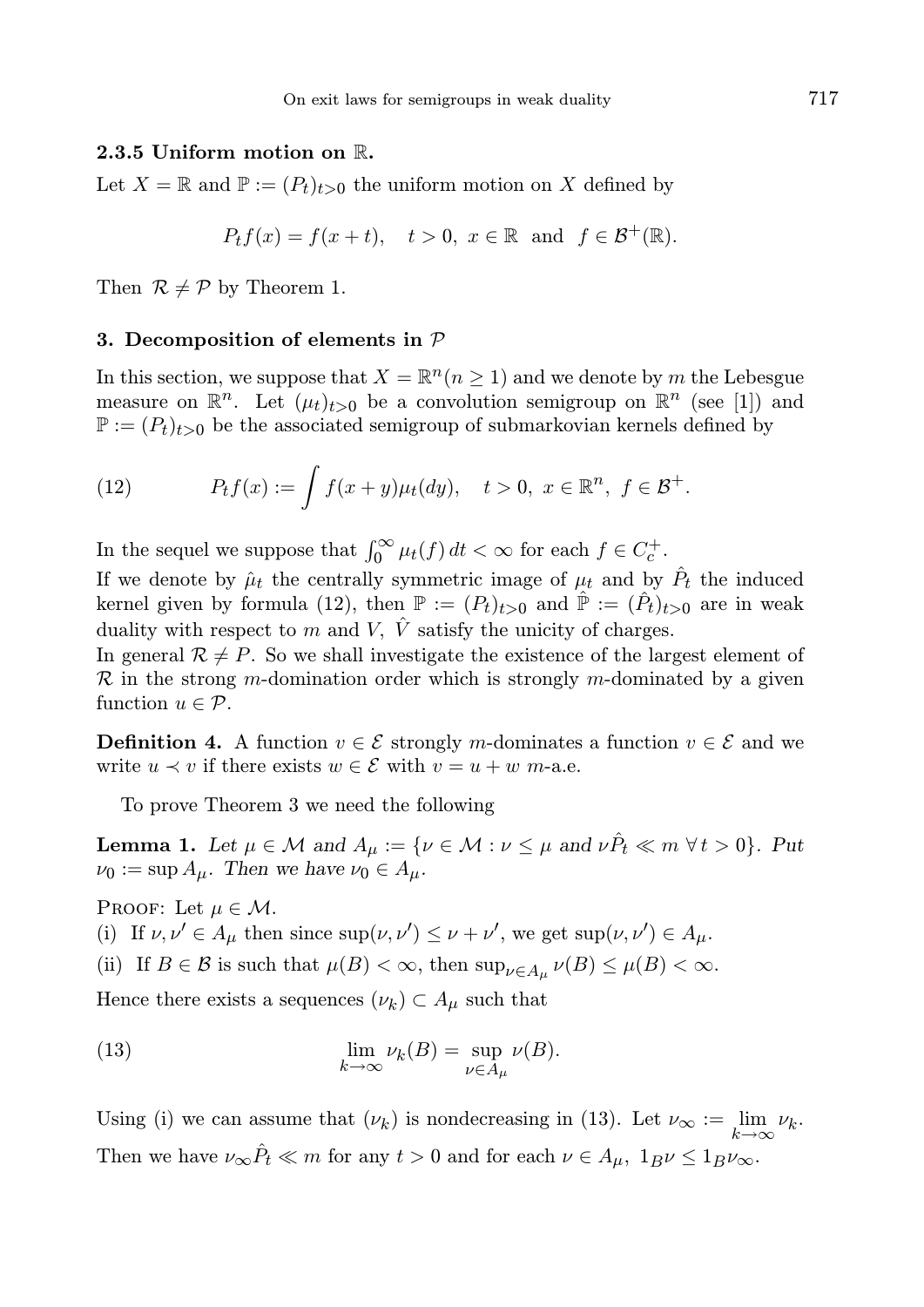(iii) Write  $\mathbb{R}^n = \bigcup_{p=0}^{\infty} B_p$  with  $(B_p)_p \nearrow$  in  $\mathcal{B}, p \to \infty$ , and  $\mu(B_p) < \infty$  for each  $p \in \mathbb{N}$ . Then using (ii), for each  $p \in \mathbb{N}$  there exists a sequence  $(\nu_{p,k})$  in  $A_{\mu}$  such that  $(\nu_{p,k})_k \nearrow (k \to \infty)$  and

$$
\lim_{k \to \infty} \nu_{p,k}(B_p) = \sup_{\nu \in A_{\mu}} \nu(B_p).
$$

Therefore  $\nu_0 = \lim_{k \to \infty} \nu_k$ , and  $\nu_0 \in A_\mu$  by (ii).

PROOF OF THEOREM 3: Let  $u \in \mathcal{P}$  and  $u \in \mathcal{M}$  be the unique measure (see [1, Theorem 16.7]) such that

$$
(14) \t\t\t u \cdot m = \mu \hat{V}.
$$

Let  $A_{\mu} := \{ \nu \in \mathcal{M} : \nu \leq \mu \text{ and } \nu \hat{P}_t \ll m \ \forall t > 0 \}$  and  $\nu_0 := \sup A_{\mu}$ . Then it follows from Lemma 1 that  $\nu_0 \in A_\mu$ . Now consider  $(f_t)_{t>0} \subset \mathcal{F}$  such that

(15) 
$$
\nu_0 \hat{P}_t = f_t \cdot m \text{ for each } t > 0.
$$

By (1) and (4) one can check that  $(f_t)_{t>0}$  is an m-exit law with respect to  $\mathbb{P}$ . Therefore, by integrating (15) and using Remark 1 there exists a function  $r(u) \in \mathcal{R}$ such that  $r(u) \cdot m = \nu_0 V$ . Now since  $\nu_0 \leq \mu$ , it follows from (14) that  $r(u) \prec u$ . Finally, let  $v \in \mathcal{R}$  satisfy  $v \prec u$ . Then (see [1, Theorem 16.7]) there exist  $\sigma \in \mathcal{M}$ such that  $v \cdot m = \sigma \hat{V}$ . Using (2) we get  $\sigma \leq \nu_0$  and, hence,  $v \prec r(u)$ .

Acknowledgments. I thank Professor M. Hmissi for useful discussions. I also thank the referee for his careful reading of the paper.

#### **REFERENCES**

- [1] Berg C., Forst G., Potential theory on locally compact Abellian Groups, Springer-Verlag, Berlin-Heidelberg-New York, 1975.
- [2] Boboc N., Bucut G., Cornea A.: Order and Convexity in Potential Theory, Lecture Notes in Math. 853, Springer, Berlin-Heidelberg-New York, 1980.
- [3] Dellacherie C., Meyer P.A., Probabilités et Potentiel, Chapter XII XVI, Herman, 1987.
- [4] Fitzsimmons P.J., Markov processes and non symmetric Dirichlet forms without regularity, J. Funct. Anal. 85 (1989), 287–306.
- [5] Fitzsimmons P.J., Getoor R.K., On the potential theory of symmetric Markov processes, Math. Ann. 281 (1988), 495–512.
- [6] Fukushima M., Dirichlet Forms and Markov Processes, North-Holland, Amsterdam-Oxford-New York, 1980.
- [7] Getoor R.K., *Excessive Measures*, Birkhäuser Processes, 1990.
- [8] Getoor R.K., Glover J., Riesz decomposition in Markov process theory, Trans. Amer. Math. Soc. 285 (1989), 107–132.
- [9] Getoor R.K., Sharpe M.P., Naturality standardness and weak duality for Markov processes, Z. Wahrsch verw. Gebiete 67 (1984), 1–62.
- [10] Hmissi M., Lois de sortie et semi-groupes basiques, Manuscripta Math. 75 (1992), 293–302.